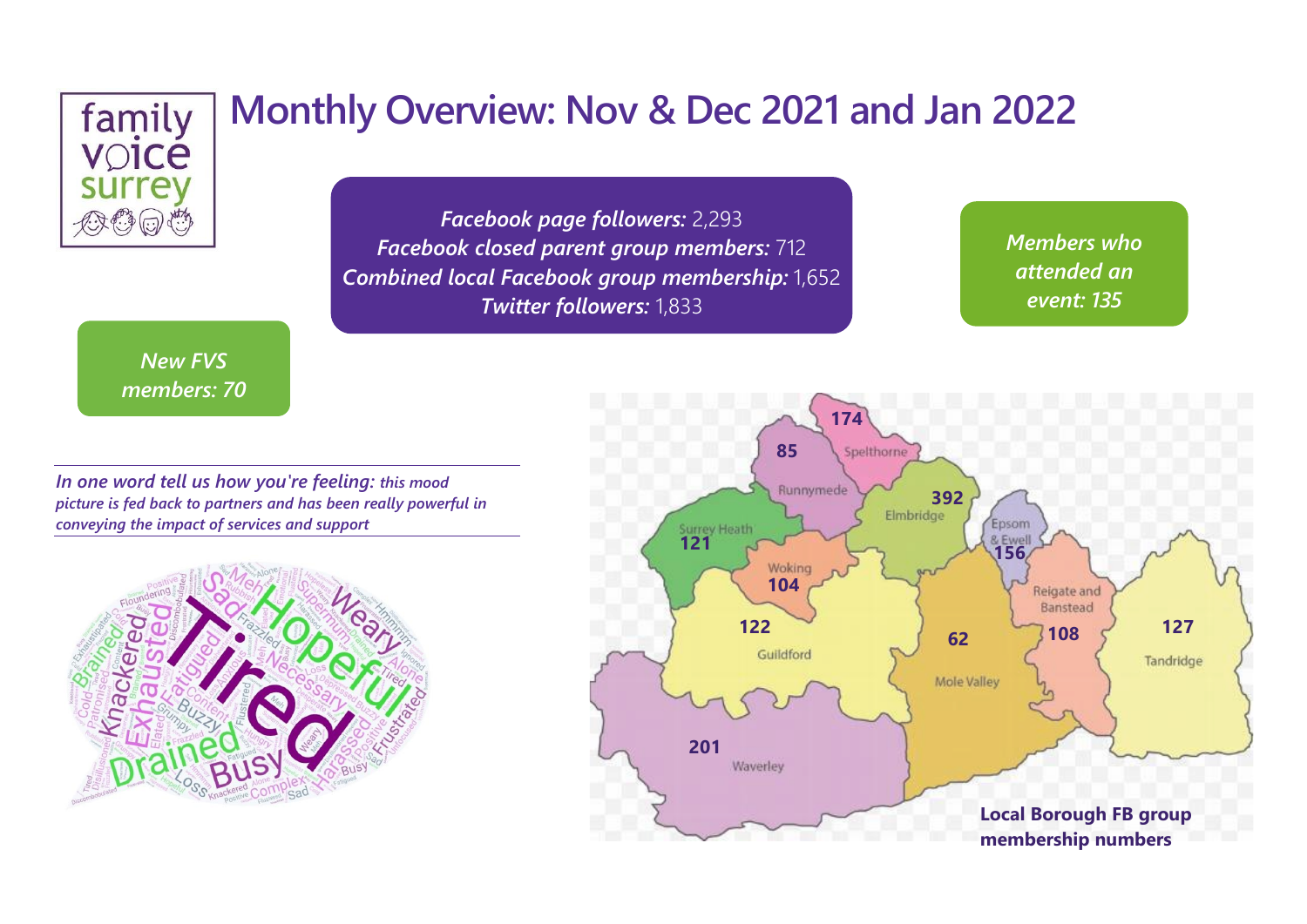**What we have heard**

| Group                 |                                                                                                                                                                                                                                                                                                                                                                                                                                                                                                                  |  |  |
|-----------------------|------------------------------------------------------------------------------------------------------------------------------------------------------------------------------------------------------------------------------------------------------------------------------------------------------------------------------------------------------------------------------------------------------------------------------------------------------------------------------------------------------------------|--|--|
| Post 16               | Speakers: Ginny Willis & Sans Souci Home Care, FOC. Parents said that they found this event interesting and useful.<br>Some said that they would contact Ginny Willis for advice regarding transitions.                                                                                                                                                                                                                                                                                                          |  |  |
| Post 19               | General chat, no speaker. Main discussion was around supported living. Parents are very grateful for the opportunity to<br>connect with each other via this group.                                                                                                                                                                                                                                                                                                                                               |  |  |
| <b>School Anxiety</b> | Speaker: Eliza Fricker, Missing the Mark, on PDA and school anxiety This speaker was very well-received and the<br>presentation was followed by a lengthy Q&A about school anxiety                                                                                                                                                                                                                                                                                                                               |  |  |
| <b>PDA</b>            | Went very well - parents said they preferred it to some online/facebook groups.<br>Another said they'd help a mum who is new to the process,<br>Mum said she felt heard and appreciated others who understood #the situation.                                                                                                                                                                                                                                                                                    |  |  |
| <b>Early Years</b>    | This was a fun and enjoyable session for families to experience Rhymetime, a service provided by Surrey Libraries. This<br>has been slowly reintroduced since July 2021 (COVID).<br>A recorded version of a previous Rhymetime for children with additional needs will be shared by Surrey Libraries and LH<br>to disseminate.<br>The session was also attended by members of Horley Library who are currently developing a similar session for children<br>with additional needs. (CPD session)                 |  |  |
| Dad's Event           | The majority would like a regular event with more focused topics. Most were grateful for an opportunity for Dads to get<br>together. One said they would like to meet in person when the opportunity arises.<br>"But I feel my son is not 'extreme' enough for much of what was discussed to be relevant to me."<br>As far as future events, a parent suggested: "How to get extra help at schools, and how to encourage your child past the<br>"I don't care" attitude and to try harder with school/homework." |  |  |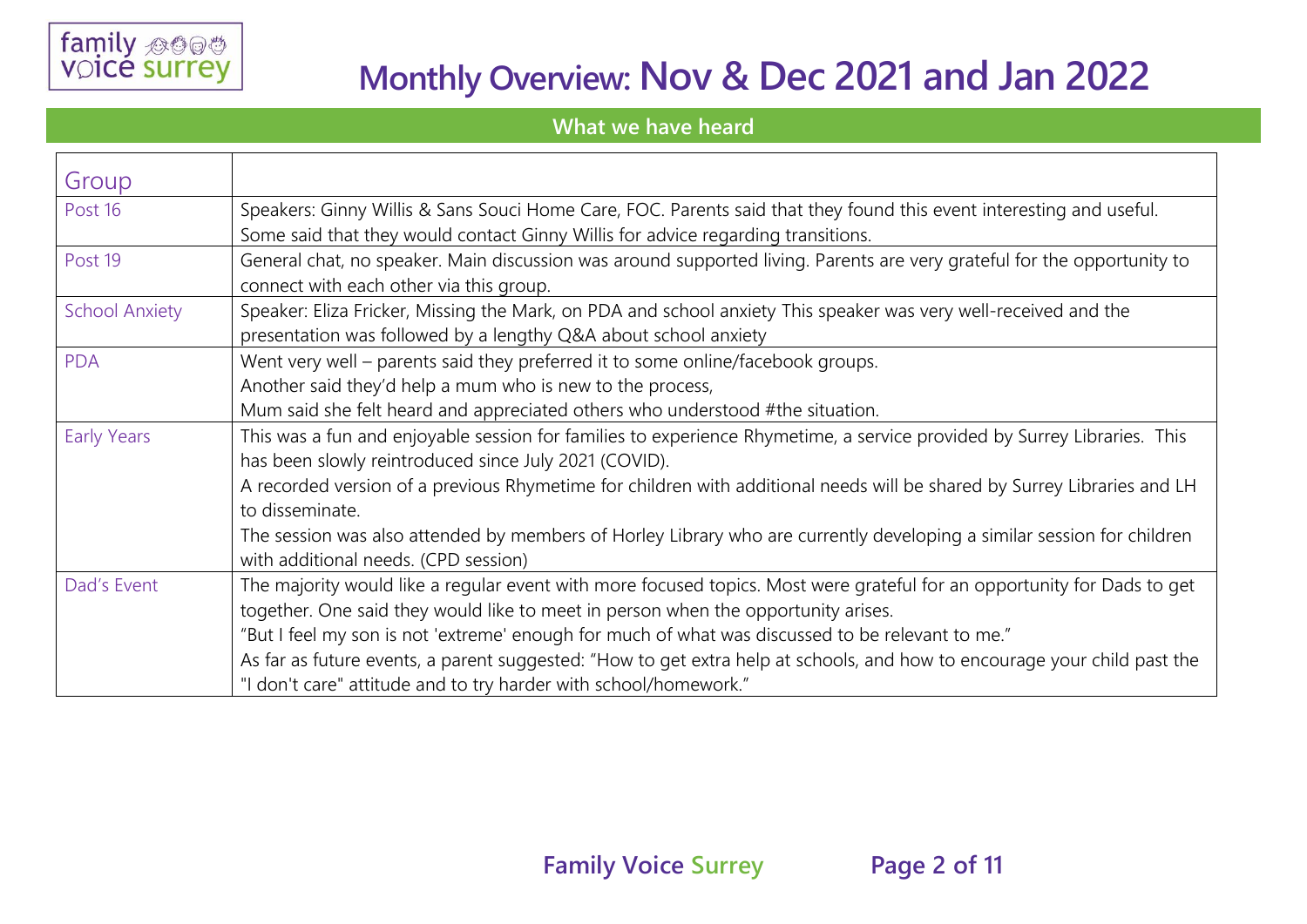

#### **What we have heard**

#### Health Parents with NICU experience talk of having a lot of paperwork and little support Lack of support in spite of known and common condition Short Breaks Day breaks are too few and far between, also can be difficult to book EBSNA (Emotional Based School Non Attendance) Bright children, particularly girls, missing chunks of education, Many reports of children and young people damaged by the school system and that these impacts/traumas continue throughout life EHCP Processes parents being forced to appeal ridiculous decisions where often the case worker clearly concurs with this Case officer didn't turn up to emergency annual review Need to threaten legal action to secure provision. Families with money are the only ones who can go to court No caseworker for 6 months 7 appeals and Surrey are not obeying Judge's orders Recognition that it is a Government under-funding issue **Transport** Battle to secure. Contracts changing with no notice and no new taxi company secured. Parents being left to transport children to school Mindworks parents told that anxiety is part of ASD so cannot be helped waiting list for both ND and MH crisis line problems Supported Living Parents report a gap in the supported living market for those who are able to live independently – cooking, working/volunteering etc, but also need high support Early Years Parents concerned about social media PfA Parent reported that her son was assessed while at specialist secondary where he was very supported and felt safe and this was used to inform support at college and as a result his needs were significantly underestimated and placement broke down. Covid parents unable to visit settings both education and supported living

**Family Voice Surrey Page 3 of 11**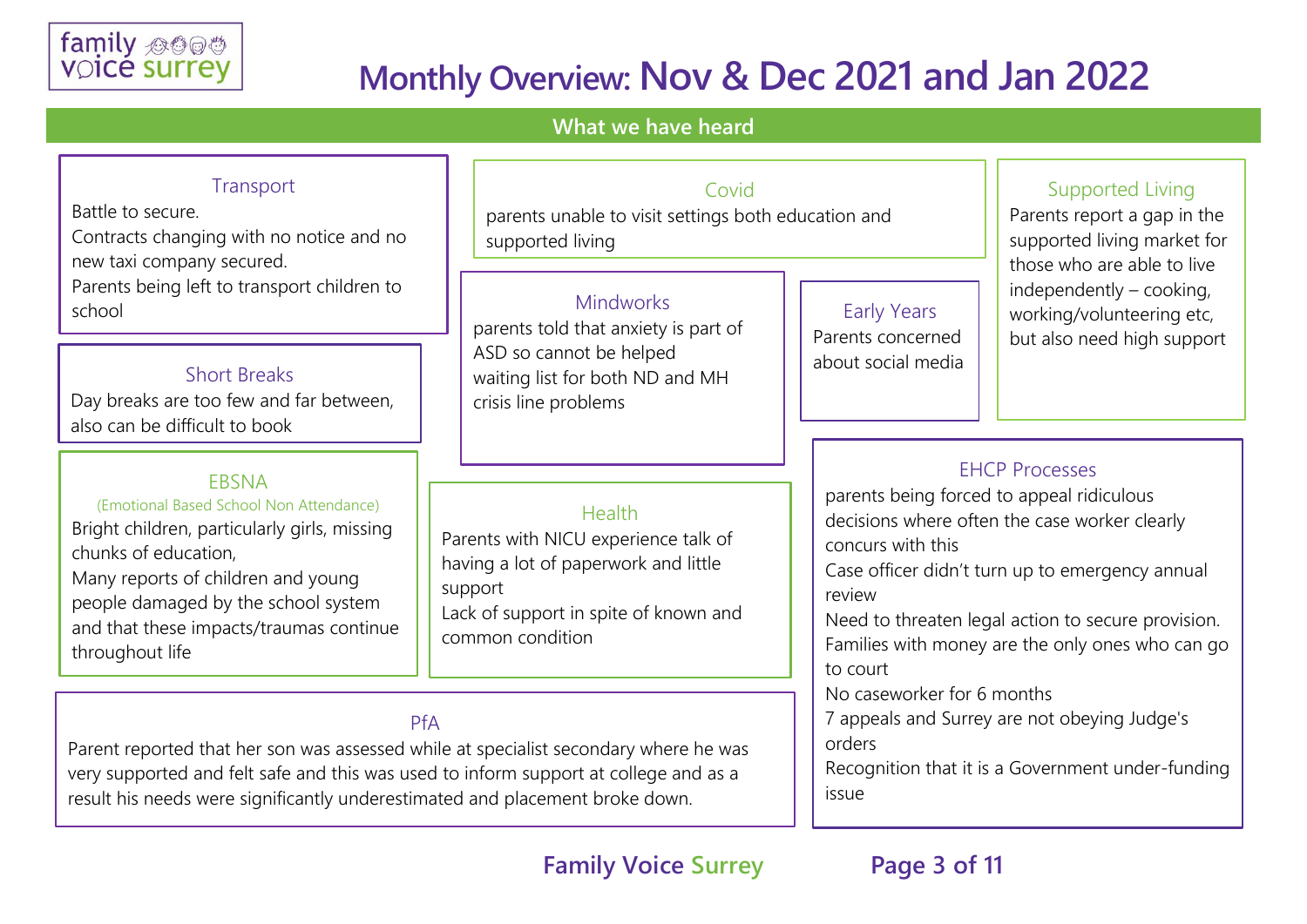

#### **Parent Carer Quotes**

*PDA - Parent said how she found chatting with other parents very therapeutic. She also said Oatlands School in Weybridge had been very good with her 5-year-old daughter since she had been diagnosed with PDA.*

#### *School Anxiety*

*'Our GP won't sign my child off as there's no diagnosis of anxiety.'* 

*'My son's been out of education since last March. It's been hard. He's had no professional involved with him since he's been out of school.'* 

*'I'm just on my own as my son doesn't want to go out.'* 

*'I feel very bruised about what happened to my son.'* 

*"It was really lovely to be in the company of a 'room' full of people who just all get* 

*it! Thank you"*

#### *SEND and Everyone Active (Spelthorne)*

*"I have been trying to get my daughter back in to 1:1 swimming lessons with me in the pool since Challengers had to stop hers a year ago"*

*"We used to go there (Spelthorne pool), but the centre staff had a go at me for sitting by the poolside, so we left. As an autistic person myself, confrontation is really frightening for me, so it put me off straight away. We have never been back since."*

#### *SEND and Everyone Active (Spelthorne)*

*"Our kids need different things to neurotypical kids. Like, for example, my son requires me to be on the side of the pool. Without me there, he won't go in. Little things like that make a huge difference. I know each kid will have different needs, so this would need to be taken into account by the leisure centre."*

#### Supported Living

*'The supported living settings that we've looked at are not very secure. They won't lock their doors, even at night.'* 

*'I'm really concerned that we're not going to find a house for my young person to move on to.'* 

*'On paper some of the providers look amazing but some of them are enormous.'* 

*'Providers saw my son in college where he was managing really well, but when he was taken out of that it was very different.'* 

*'We haven't managed to heal from what happened in supported living yet.' ''Sans Soucie have always been very good.'* 

*'I don't want my son to live miles and miles away.'* 

*'We should have fought harder but we just didn't know how things should be.'* 

*'Our young people are so precious to us.'* 

#### *Health*

*My daughter's school placement broke down a while ago and she scarcely is able to leave the house. I was very worried as she had been unable to access a COVID vaccine and I was unable to get any help through the online booking system, the standard number or by turning up at walk in sites. I had the most amazing experience when contacting Eva Bangova at NHS Surrey Heartlands having got her number via the NAS Surrey branch forum - she was so helpful! She arranged for my daughter to be seen at the closest centre*

*(which don't usually see her age group), let everyone there know her needs in advance and when we got there the doctor came out to the car to give the vaccine as they were expecting her, Everyone from the car park attendees throughout were so helpful.*

### **Family Voice Surrey Page 4 of 11**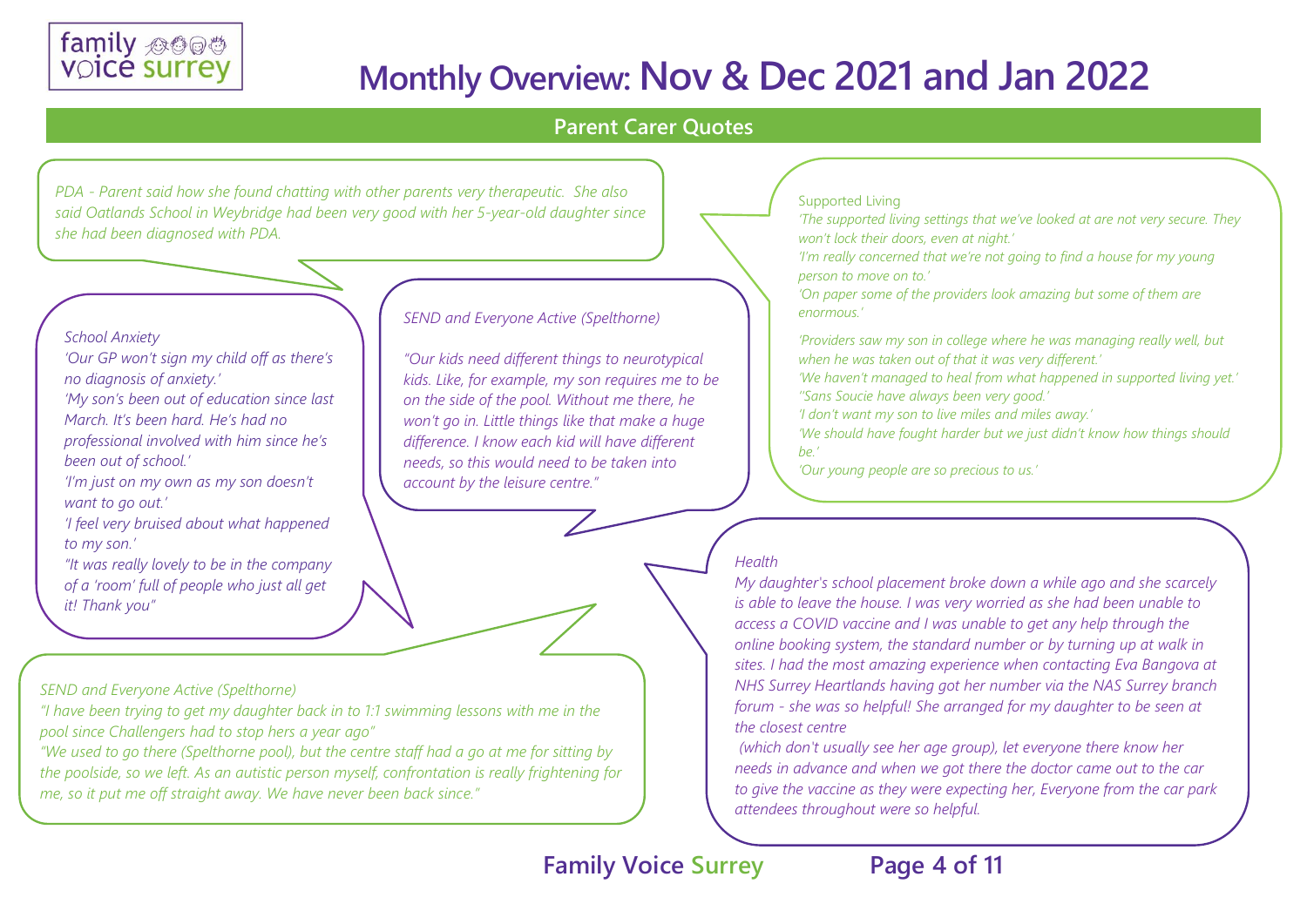

#### **What Parent Carers are asking**

- 1. Assessments that are done as children move to post 16 need to be forward thinking and not over depend on independence shown in very supported specialist settings at secondary.
- 2. Sorry but yet again: Plans for provision for academically capable ASD children? Thinking of those capable of a full range of GCSE options but unable to cope in mainstream there is currently ZERO provision that I know of in the maintained sector.
- 3. There are always questions about: Do we know if there is a written EOTAS policy at present. If so, can we see it please and signpost parents to it. With so little school provision (see point in Autism Strategy) this is a growing question.
- 4. Can a school refer to A2E or does it have to be LA? Can children without EHCP access it? Can a parent refer if a school refuses to?
- 5. What can a parent do if a child would benefit from Surrey Online School but school refuses to pay?
- 6. Lot of confusion about Mindworks and referrals seem to be in chaos. Parents unclear on where a referral goes to when GP/School make a referral.
- 7. How does a parent moving in to an area get prescribing of medications from CAMHS transferred.
- 8. Families referred to PRU are unsure what this is and there is little guidance. Is it possible for FVS to have some guidance ot give out to parents on this.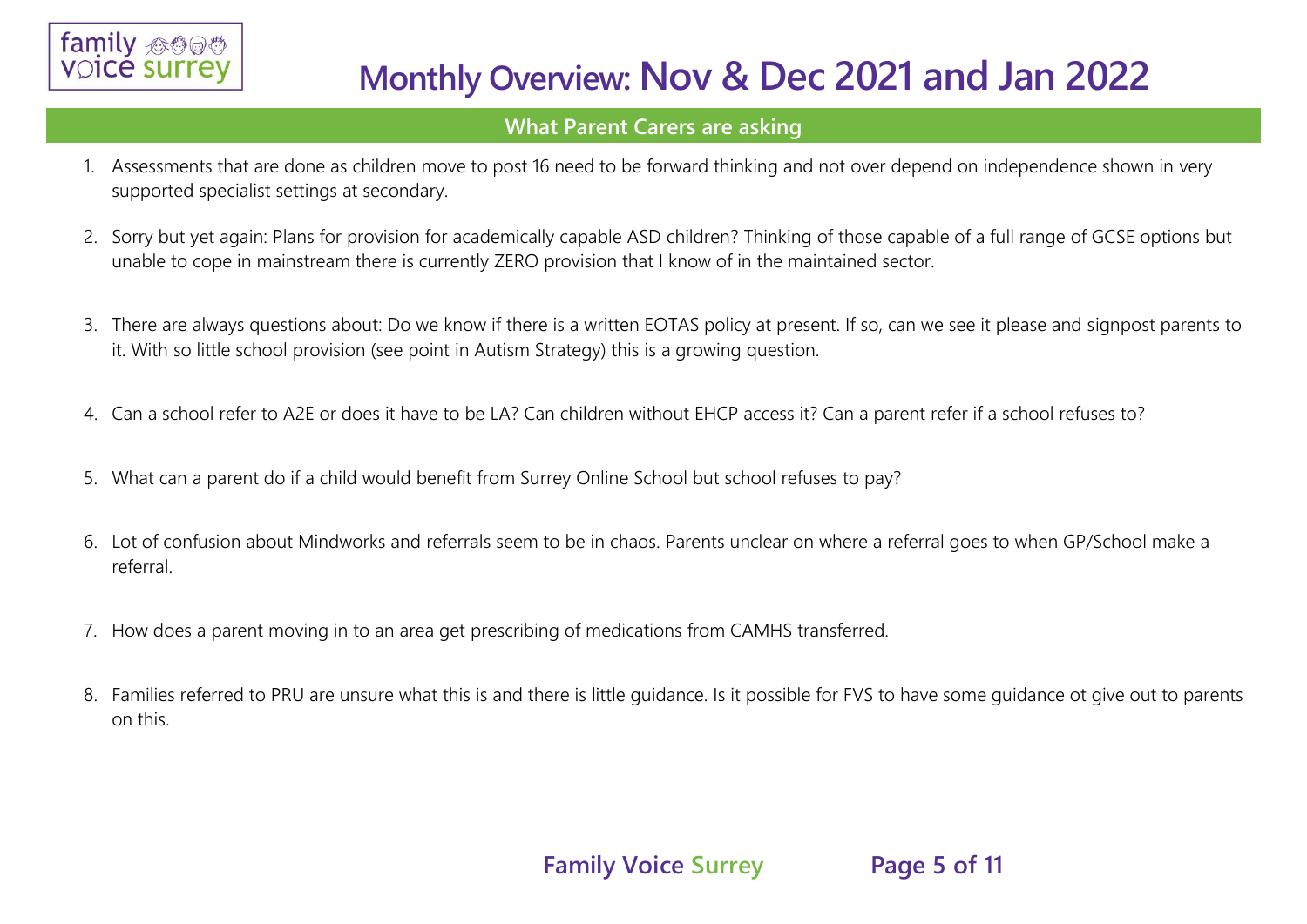

XXX

### **Monthly Overview: Nov & Dec 2021 and Jan 2022**

#### **Our children's voice**

"I don't like writing because I am not good at it." 'I don't want to go to school' "Other children bully me because I am slow with my learning" "All the children at school call me weird" "No one at school likes me" "The teacher locked us in a classroom today" "I want to go to school and one to be found for me as soon as possible. I need friends and that is the way I want to live my life"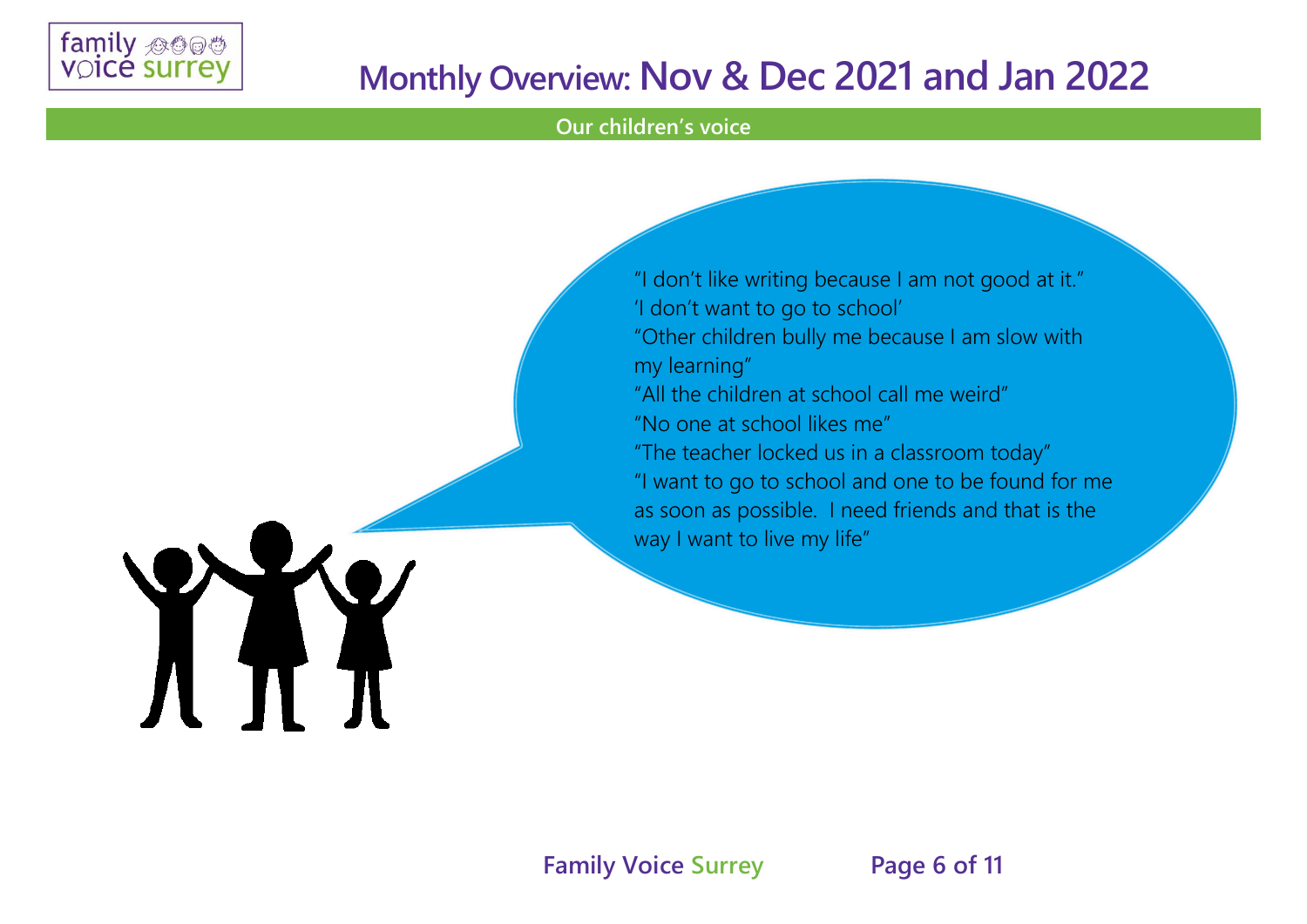

**FVS Events\***

\* Where registered members have not been able to attend (usually due to caring responsibilities, they often have access to recordings or slides.

| 崖                |                                              | <b>iii</b> | 簠                |                                                      | <b>ini</b> |
|------------------|----------------------------------------------|------------|------------------|------------------------------------------------------|------------|
| 23rd             | Enhancing your well-being - for carers       | 18         | 16th             | General Chat - Christmas attire encouraged!          | 4          |
| <b>November</b>  |                                              |            | <b>December</b>  |                                                      |            |
| 25th             | Meet Emily Chalk, Caseworker at Duncan Lewis | 5          | 16th             | $19+$ chat group                                     |            |
| <b>November</b>  | <b>Solicitors</b>                            |            | <b>December</b>  |                                                      |            |
| 1st              | General Chat                                 |            | 5th              | <b>General Chat</b>                                  |            |
| <b>December</b>  |                                              |            | January          |                                                      |            |
| 2nd              | Early Years event with Guest Speaker, Dr     | 5          | 12th             | <b>School Anxiety Chat</b>                           | 22         |
| <b>December</b>  | Kathryn Hollins                              |            | January          |                                                      |            |
| 6th              | Dads Chat                                    | 13         | 13 <sub>th</sub> | PDA chat                                             | 8          |
| <b>December</b>  |                                              |            | January          |                                                      |            |
| 8th              | <b>School Anxiety Chat</b>                   | 19         | 14th             | Rhyme time for children with additional needs and/or | 4 Families |
| <b>December</b>  |                                              |            | January          | disability                                           |            |
| 13 <sub>th</sub> | 16+ Group                                    | 16         |                  |                                                      |            |
| <b>December</b>  |                                              |            |                  |                                                      |            |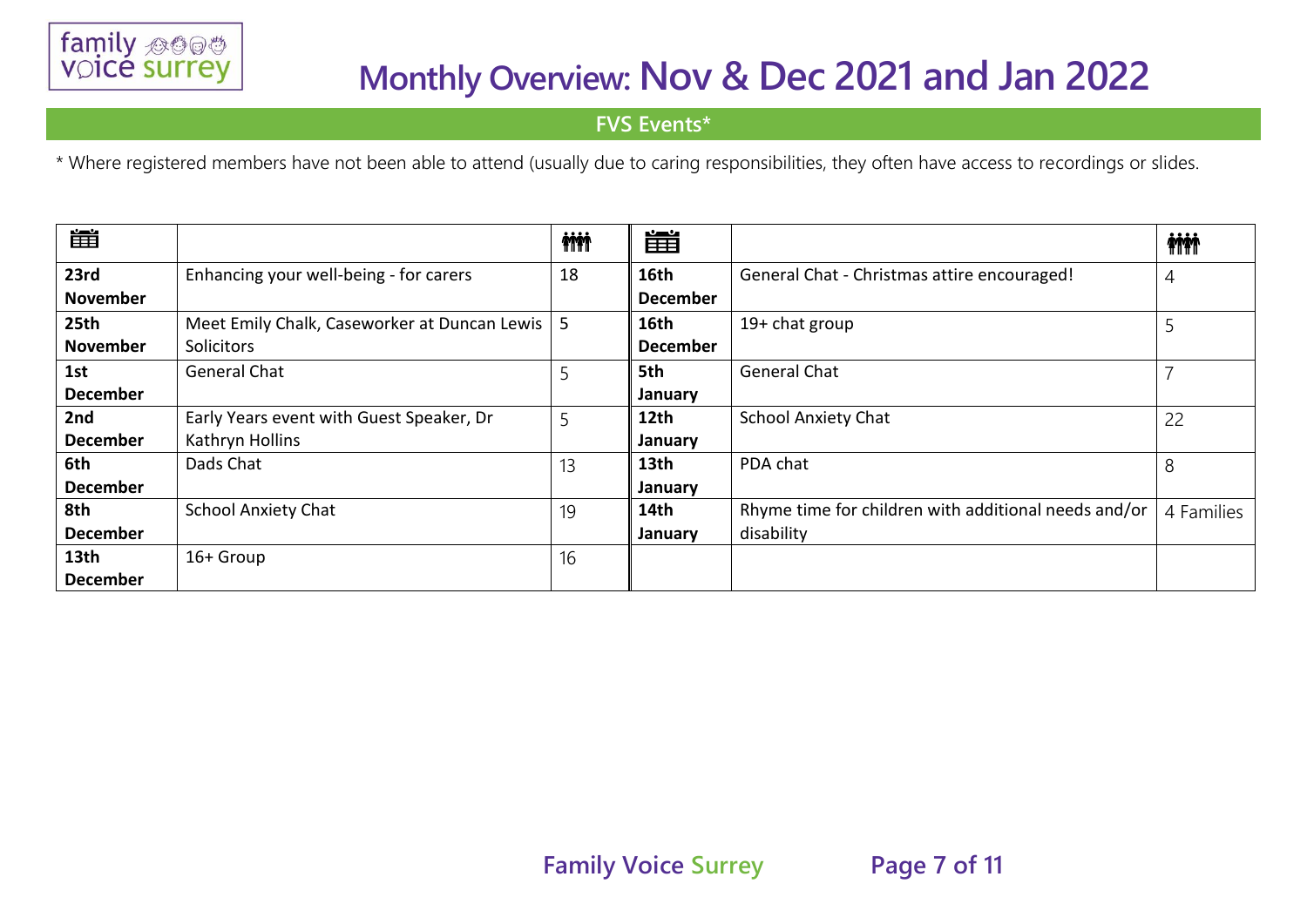#### **Participation work**

| Project                               | Update                                                                                                                                                                                                                                                                                                                                                                                                                                                                                           |
|---------------------------------------|--------------------------------------------------------------------------------------------------------------------------------------------------------------------------------------------------------------------------------------------------------------------------------------------------------------------------------------------------------------------------------------------------------------------------------------------------------------------------------------------------|
| <b>EHCP</b>                           | FVS and the NAS have been involved in the interviewing of a new role at Surrey – Autism Lead this person is going to work directly within the<br>Autism Strategy in ensuring the strategy is implemented and is delivering all that it has promised. Once they are settled in their new post we<br>hope to be able to introduce them to all our members later this year.                                                                                                                         |
| <b>Alternative Provision</b>          | We are pleased to be working with Surrey in developing some parent guidance on Alternative Provision and EOTAS (Education Other Than At<br>School). Please do keep sending in any questions you have about this and any experiences you would be happy to share these will be<br>invaluable in developing this. Please send to Leanne - leanne.h@familyvoicesurrey.org                                                                                                                           |
| <b>EBSNA</b>                          | We have been blown away by the response to our survey, please do complete this if you have a child experiencing school anxiety it will stay<br>open until the 11/2 we will then analyse these results and commence our next stage which is gathering families' experiences. Your input really<br>will make a huge impact on the work that is happening in this area. https://www.surveymonkey.co.uk/r/HVTG77R                                                                                    |
| <b>EHCP Process</b>                   | We are very excited to announce that we have now recorded the first 2 of the series of videos we are producing with Surrey where the<br>questions that you sent in will be answered. We will be developing an FAQ document to go alongside this and will welcome your feedback<br>and further questions once they are published. We are also working on the next few videos which will continue to roll out over the next few<br>months. Once the videos are published we will let you all know. |
| SEND Admissions/Key stage<br>transfer | We are aware that the Key Stage transfer deadline of February the 15th is looming, and historically this has been very challenging for families<br>particularly those who don't receive the placement they had hoped for or don't receive a placement at all only type. We are meeting regularly<br>with the SEND admissions team and hope to assist with communication to families. If you are experiencing difficulties with this please do<br>email Leanne - leanne.h@familyvoicesurrey.org.  |
| <b>Early Years</b>                    | Our Early Years group meets monthly and is for families with children with additional needs between the ages of 0-6. We meet the second<br>Friday of the month at 11am online. If you would like to join or find out more please do email Emily - runnymede@familyvoicesurrey.org                                                                                                                                                                                                                |
| Preparing for Adulthood               | Family Voice are working with Surrey in producing a new brochure that will cover all families and young people need to know about Preparing<br>for Adulthood. We are also looking forward to the PFA team joining us on some Facebook Lives over the next few months.                                                                                                                                                                                                                            |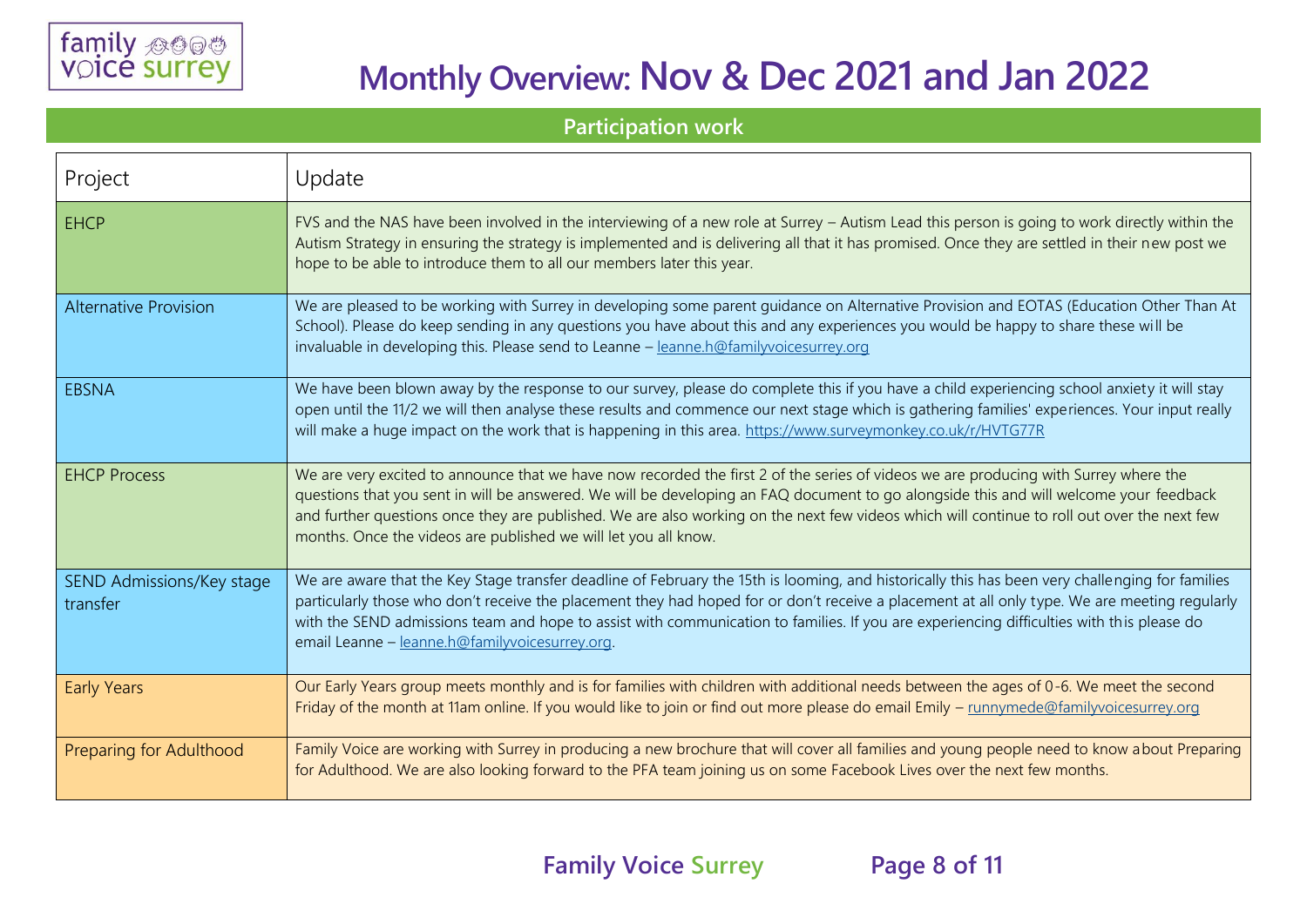

| <b>Short Breaks</b>    | Awaiting next meeting date to discuss the findings from the feedback stages. Meeting arranged with SCC to understand what is available for<br>families this summer                                                     |
|------------------------|------------------------------------------------------------------------------------------------------------------------------------------------------------------------------------------------------------------------|
| <b>Mindworks</b>       | We are working with Jess Thom and her team to alleviate the confusion families are finding with Mindworks and focus on communication to<br>families about Mindworks can currently offer.                               |
| <b>Direct Payments</b> | Attending monthly strategy meetings. FVS facilitating a session for families to feedback the challenges/benefits of using Direct Payments.                                                                             |
| Local Offer            | We have been working with the SCC to review and rewrite sections of the Local Offer website, including the EHCP section. These sections are<br>now live and we are discussing what sections we will support with next. |

### **Meetings attended this month**

| Project                      | Information                                                                     |
|------------------------------|---------------------------------------------------------------------------------|
| Health                       | Health inequalities design and transformation workstream                        |
| Health                       | Birth to school partnership meeting                                             |
| <b>EWMH</b>                  | CYP Advisory group meeting                                                      |
| <b>EWMH</b>                  | Responding to sudden and unexpected death of a pupil                            |
| <b>EWMH</b>                  | ND weekly meeting                                                               |
| Direct payments              | One council direct payments strategy                                            |
| Early Years                  | Better start transformation board                                               |
| Direct payments              | Learning disability partnership board                                           |
| <b>EWMH</b>                  | Communication planning meeting                                                  |
| <b>PFA</b>                   | PFA Comms and Engagement Group                                                  |
| PFA                          | PFA Transformation Board                                                        |
| Autism                       | Children and Young Peoples Autism Board                                         |
| <b>Alternative Provision</b> | Discussion around strategy                                                      |
| Inclusion                    | Meeting with ICS Joint Strategic Commissioning Conveners & Family Voices Surrey |

**Family Voice Surrey Page 9 of 11**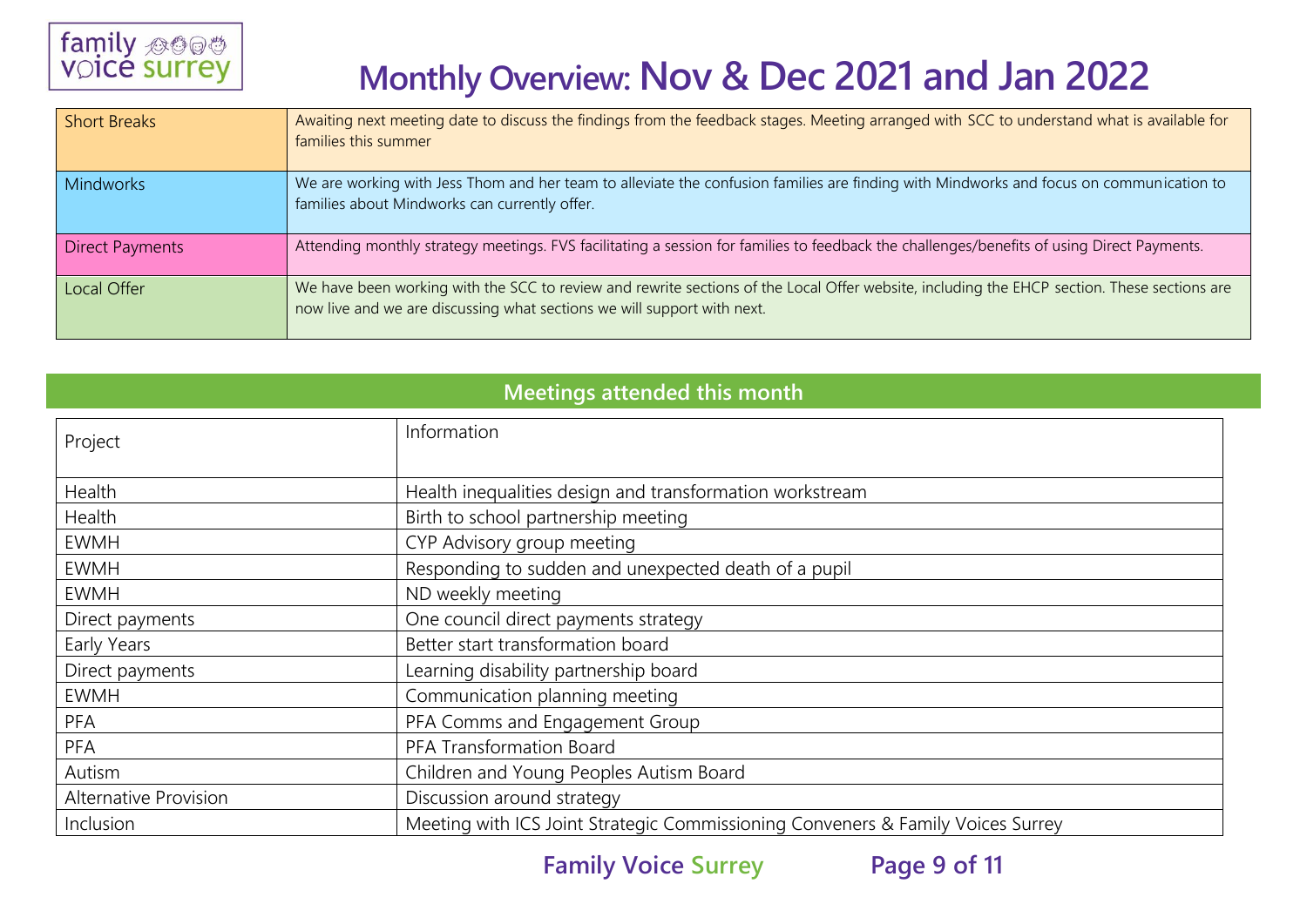

| CEO             | Schools Forum                                               |
|-----------------|-------------------------------------------------------------|
| Direct Payments | One Council Direct Payments Strategy - core/community group |
| CEO             | Co-production; Self Evaluation Framework                    |
| CEO             | Learning Disability Partnership Board                       |
| CEO             | LD & ASD Programme Board                                    |
| CEO             | IAN AD monthly catch up                                     |

|                                |                                                                                                                                                  | Glossary         |                                                                                                                                          |
|--------------------------------|--------------------------------------------------------------------------------------------------------------------------------------------------|------------------|------------------------------------------------------------------------------------------------------------------------------------------|
| <b>SEND</b>                    | special educational needs and disability                                                                                                         | Schools<br>forum | A representative body of schools who discuss and make<br>decisions about schools funding. FVS is the SEND representative<br>on the forum |
| <b>NNPCF</b>                   | National network of parent carer forums                                                                                                          | <b>EHCP</b>      | Education, health and care plan                                                                                                          |
| Alternative<br>Provision       | Education not provided in a school. Includes<br>A2E, hospital school, virtual school, PRU, home<br>tutors and more                               | Local<br>Offer   | Most often used to refer to the website that gives information on<br>SEND provision in Surrey                                            |
| <b>UVP</b>                     | User voice and participation team. A SCC team<br>that specialises in hearing the voice of young<br>people in care, using CAMHS and with SEND     | <b>DCS</b>       | Director for Children's Services                                                                                                         |
| DfE/NHSE                       | Department for Education, NHS England                                                                                                            | SaBP             | Surrey and Borders Partnership Trust deliver the mental health<br>and neurodevelopmental assessment services                             |
| LD & ASD<br>programme<br>board | Discuss is a broad range of issues affecting<br>children, young people and adults with learning<br>disabilities and or autism spectrum disorders | DA               | Domestic abuse                                                                                                                           |
| <b>SEMH</b>                    | Social, emotional and mental health                                                                                                              | <b>DCO</b>       | Designated Clinical Officer                                                                                                              |

**Family Voice Surrey Page 10 of 11**